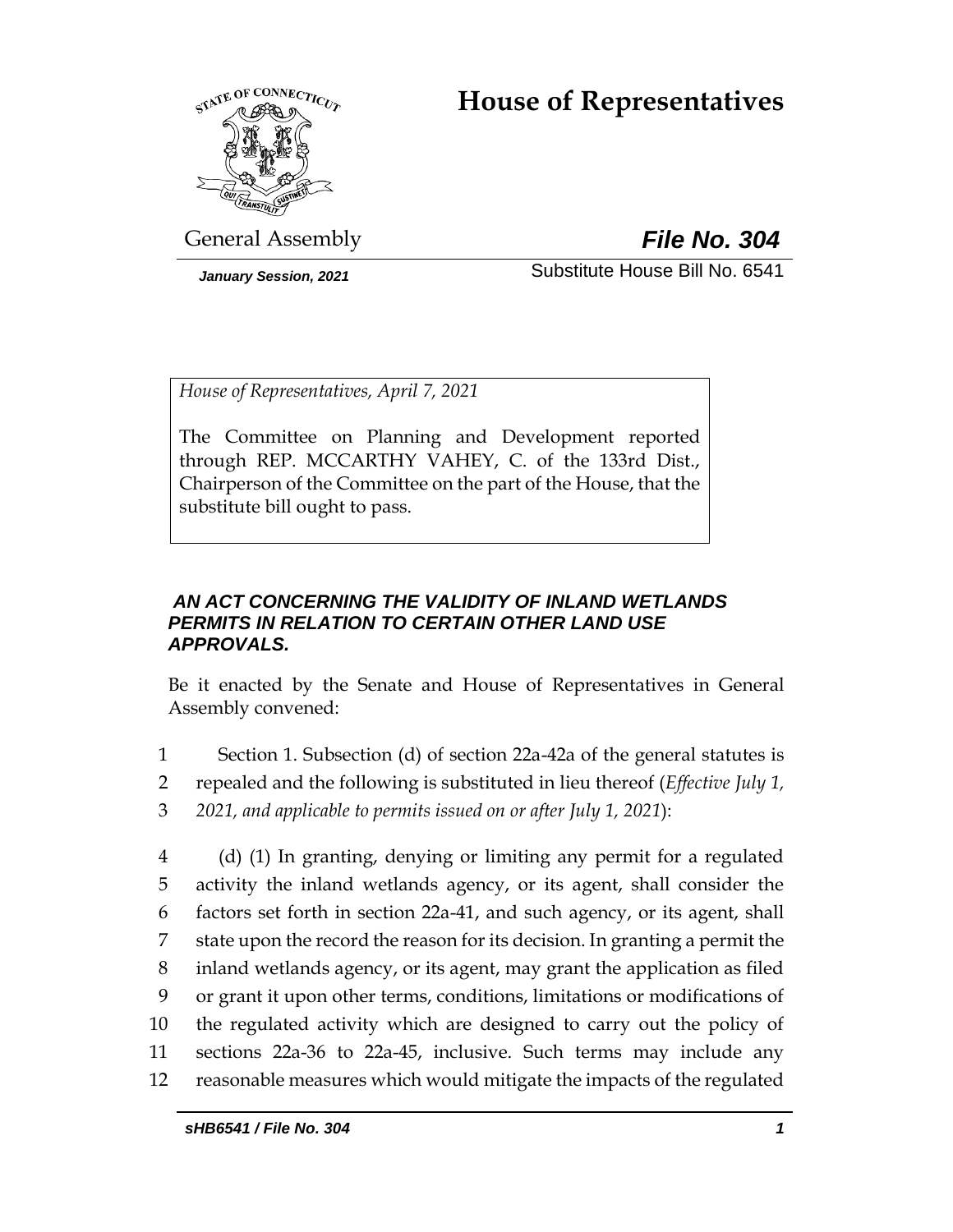activity and which would (A) prevent or minimize pollution or other environmental damage, (B) maintain or enhance existing environmental quality, or (C) in the following order of priority: Restore, enhance and create productive wetland or watercourse resources. Such terms may include restrictions as to the time of year in which a regulated activity may be conducted, provided the inland wetlands agency, or its agent, determines that such restrictions are necessary to carry out the policy of sections 22a-36 to 22a-45, inclusive. No person shall conduct any regulated activity within an inland wetland or watercourse which requires zoning or subdivision approval without first having obtained a valid certificate of zoning or subdivision approval, special permit, special exception or variance or other documentation establishing that the proposal complies with the zoning or subdivision requirements 26 adopted by the municipality pursuant to chapters 124 to 126, inclusive, or any special act. The agency may suspend or revoke a permit if it finds after giving notice to the permittee of the facts or conduct which warrant the intended action and after a hearing at which the permittee is given an opportunity to show compliance with the requirements for retention of the permit, that the applicant has not complied with the conditions or limitations set forth in the permit or has exceeded the scope of the work as set forth in the application. The applicant shall be notified of the agency's decision by certified mail within fifteen days of the date of the decision and the agency shall cause notice of their order in issuance, denial, revocation or suspension of a permit to be published in a newspaper having a general circulation in the town wherein the wetland or watercourse lies. In any case in which such notice is not published within such fifteen-day period, the applicant may provide for the publication of such notice within ten days thereafter.

 (2) (A) Any permit issued under this section for the development of property for which an approval is required under chapter 124, 124b, 126 or 126a shall (i) not take effect until each such approval, as applicable, granted under such chapter has taken effect, and (ii) be valid until the approval granted under such chapter expires or for ten years, whichever is earlier.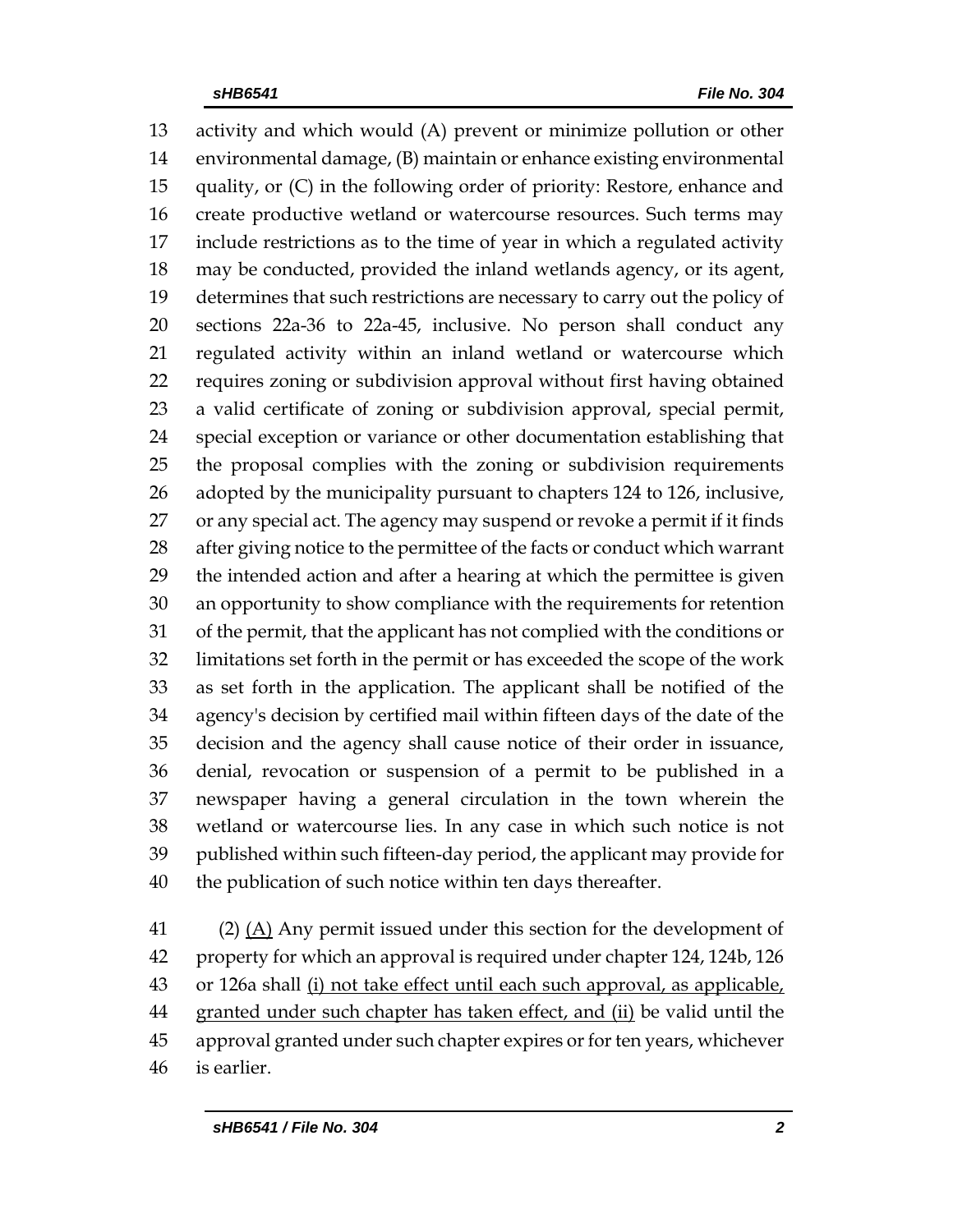47 (B) Any permit issued under this section for any activity for which an approval is not required under chapter 124, 124b, 126 or 126a shall be valid for not less than two years and not more than five years. Any such permit shall be renewed upon request of the permit holder unless the agency finds that there has been a substantial change in circumstances which requires a new permit application or an enforcement action has been undertaken with regard to the regulated activity for which the permit was issued, provided no permit may be valid for more than ten 55 years.

This act shall take effect as follows and shall amend the following sections: Section 1 *July 1, 2021, and applicable to permits issued on or after July 1, 2021* 22a-42a(d)

*PD Joint Favorable Subst.*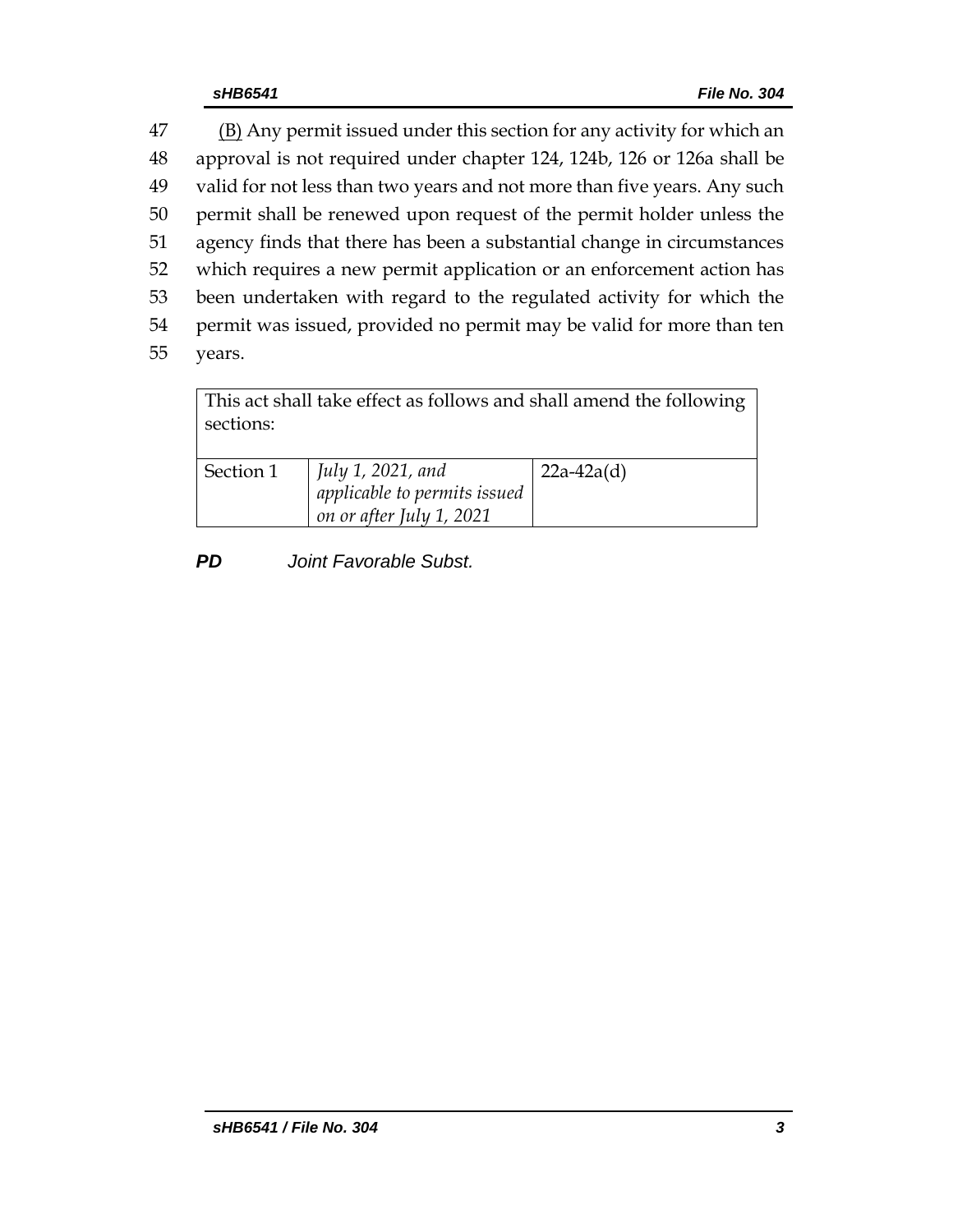*The following Fiscal Impact Statement and Bill Analysis are prepared for the benefit of the members of the General Assembly, solely for purposes of information, summarization and explanation and do not represent the intent of the General Assembly or either chamber thereof for any purpose. In general,*  fiscal impacts are based upon a variety of informational sources, including the analyst's professional *knowledge. Whenever applicable, agency data is consulted as part of the analysis, however final products do not necessarily reflect an assessment from any specific department.*

## *OFA Fiscal Note*

*State Impact:* None

*Municipal Impact:* None

#### *Explanation*

The bill stipulates that certain permits issued by inland wetlands agencies will not take effect until planning or zoning commissions approve land use applications.

This is not anticipated to result in a fiscal impact as it does not alter permit fees or when permits are issued.

*The Out Years*

*State Impact:* None *Municipal Impact:* None